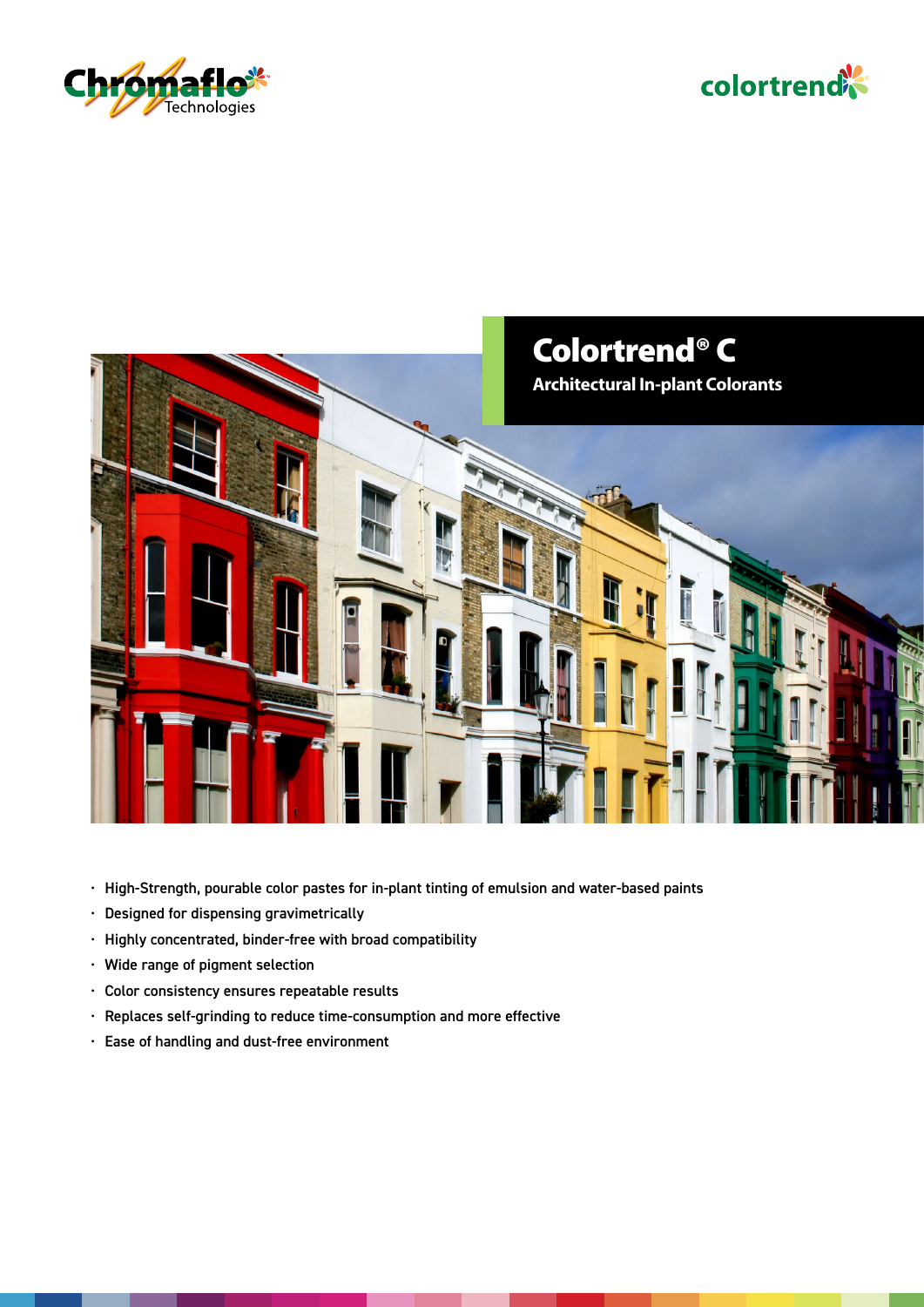

# COLORTREND<sup>®</sup> C **Architectural In-plant Colorants for Water-based Applications**

# **General Description**

COLORTREND® C Colorants are high-strength, pourable color pastes recommended for in-plant tinting of emulsion and water-based coatings. All colorants have a 6 minimum fineness of grind Hegman Gauge (<20μm) which make COLORTREND® C Colorants ideal for the tinting of latex paints.

COLORTREND® C Colorants are cost effective, high-concentration aqueous dispersions containing high quality CI pigments that many paint formulating professionals want to use. Strength is controlled to ±2% vs. standard, ΔE 0.6 vs. standard.

### **Compatibility**

COLORTREND® C colorants are compatible with all type of lattices such as:

- Styrene Butadiene
- Semi-Gloss and Gloss Latices
- Polyvinyl Acetate
- Alkyd Resin Emulsions
- Acrylics
- Vinyl Acetate-Ethylene Copolymers
- Alkyd Modified Latices

# **Other Applications**

COLORTREND® C Colorants contain synergistic combinations of wetting and dispersing agents which allow them to mix readily into a variety of aqueous media and form stable dispersions in any ratio.

COLORTREND® C Colorants can be used in many types of emulsion products that require coloring such as: synthetic resin emulsion paints, aqueous wood stains, aqueous transparent wood finishes, synthetic latices, and polyester and acrylate casting resins.

# **COLORTREND® C - High Durability Colorants**

### **General Description**

COLORTREND® C High Durability Colorants are high strength, high-durability aqueous pigment dispersions for in-plant architectural coatings. The COLORTREND® C High Durability range includes 4 products In the red, orange, yellow color spectrum for use where exceptional exterior durability (light and weatherfastness) is required.

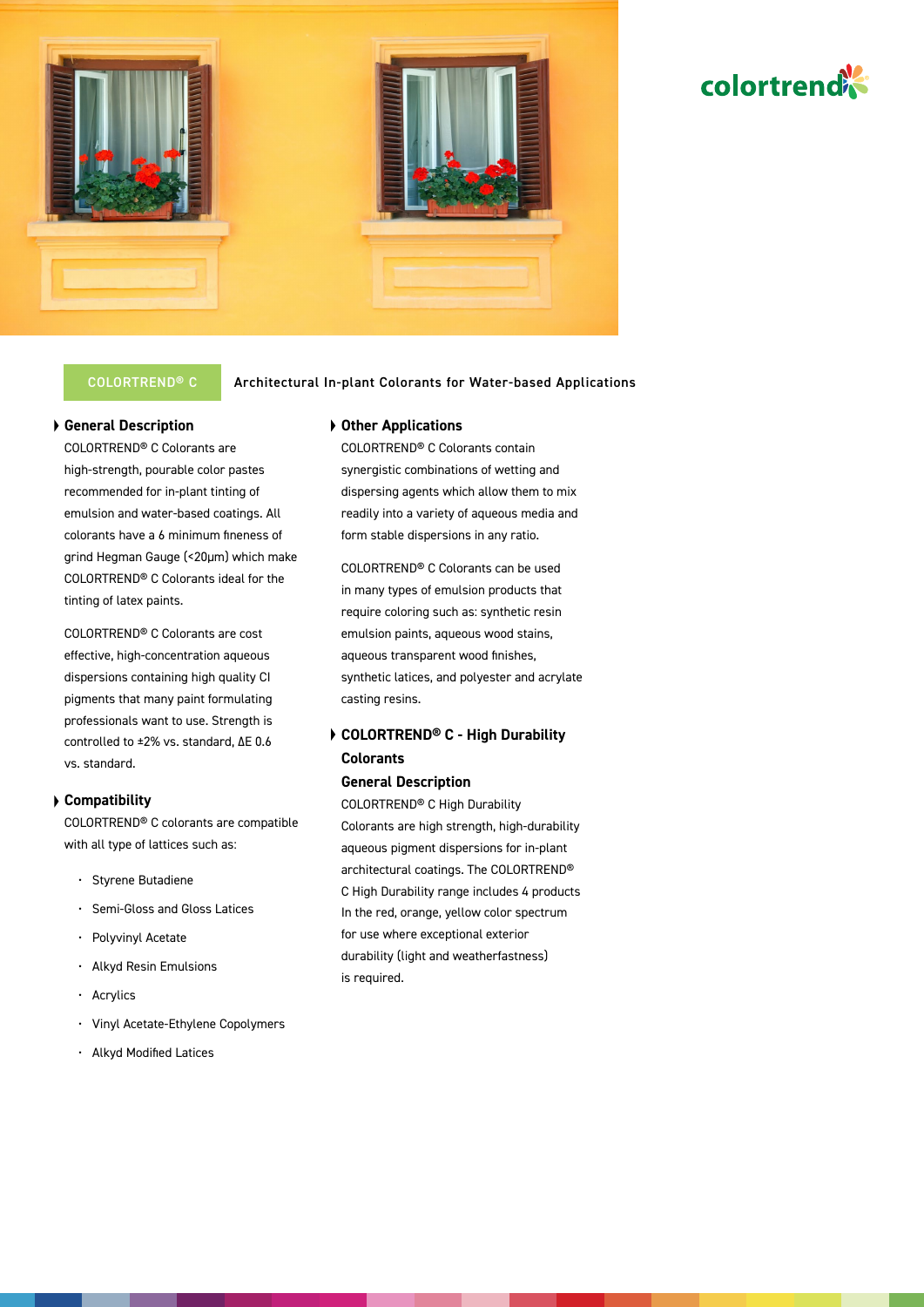



# COLORTREND® C Typical Physical Properties

| Masstone | <b>Tint</b> | Product<br>Code | <b>Colorant Description</b> | <b>CI</b><br><b>Pigment</b> | Specific<br>Gravity | Prime<br>Pigment<br><b>Solids</b> | Lightfastness<br>(Approx) |         | Weatherfastness<br>(Approx) |         |
|----------|-------------|-----------------|-----------------------------|-----------------------------|---------------------|-----------------------------------|---------------------------|---------|-----------------------------|---------|
|          |             |                 |                             |                             |                     |                                   | 1:1                       | 1:25    | 1:1                         | 1:25    |
|          |             | 8722871         | HD Yellow C100              | Yellow 184                  | 2.00                | 55                                | 8                         | 8       | $4 - 5$                     | 4-5     |
|          |             | 8722814         | HD Yellow C105              | Yellow 154                  | 1.21                | 30                                | 8                         | $7 - 8$ | 5                           | 5       |
|          |             | 8720915         | HD Orange C120              | Orange 73                   | 1.12                | 38                                | 8                         | $7-8$   | $4 - 5$                     | $4 - 5$ |

All data obtained directly from pigment suppliers, individual testing is recommended. Lightfastness is measured against the blue wool standard on a scale of 1 to 8 where<br>1 = severe change and 8 = no change. "d" = color dar

| <b>Masstone</b> | <b>Tint</b> | Product<br>Code | <b>Colorant Description</b> | CI<br>Pigment    | Specific<br>Gravity | Prime<br>Pigment<br><b>Solids</b> | Lightfastness<br>(Approx) |                  | Alkaline |
|-----------------|-------------|-----------------|-----------------------------|------------------|---------------------|-----------------------------------|---------------------------|------------------|----------|
|                 |             |                 |                             |                  |                     |                                   | 1:1                       | 1:25             | fastness |
|                 |             | 8722823         | Yellow C1                   | Yellow 3         | 1.24                | 44                                | 7                         | $5-6$            | 55       |
|                 |             | 8722040         | Yellow C <sub>2</sub>       | Yellow 74        | 1.23                | 36                                | $6 - 7$                   | $4 - 5$          | 5        |
|                 |             | 8720771         | Red C3                      | Red 3            | 1.18                | 44                                | 7                         | $3 - 4$          | 5        |
|                 |             | 8720801         | Red C4                      | <b>Red 112</b>   | 1.18                | 40                                | 7                         | $\boldsymbol{6}$ | 5        |
|                 |             | 8727225         | Blue C5                     | Blue 15          | 1.23                | 43                                | 8                         | 8                | 5        |
|                 |             | 8727027         | Blue C6                     | <b>Blue 15.3</b> | 1.25                | 48                                | 8                         | 8                | 5        |
|                 |             | 8725513         | Green C7                    | Green 7          | 1.41                | 50                                | 8                         | 8                | 5        |
|                 |             | 8729908         | Black C8                    | Black 7          | 1.27                | 45                                | 8                         | 8                | 5        |
|                 |             | 8722010         | Yellow C9                   | Yellow 83        | 1.17                | 35                                | $6 - 7d*$                 | $4 - 5$          | 5        |
|                 |             | 8728805         | Violet C10                  | Violet 23        | 1.16                | 30                                | $7 - 8$                   | $6 - 7$          | 5        |
|                 |             | 8720019         | White C11                   | White 6          | 2.14                | 62                                | 8                         | 8                | 5        |
|                 |             | 8722801         | <b>Exterior Yellow C13</b>  | Yellow 109       | 1.25                | 38                                | $7d*$                     | $7 - 8$          | 5        |
|                 |             | 8722805         | <b>Exterior Yellow C15</b>  | Yellow 110       | 1.21                | 30                                | $7 - 8$                   | $7 - 8$          | 5        |
|                 |             | 8721812         | Yellow Oxide C16            | Yellow 42        | 1.83                | 53                                | 8                         | 8                | 5        |
|                 |             | 8721025         | Red Oxide C17               | <b>Red 101</b>   | 2.04                | 63                                | 8                         | 8                | 5        |
|                 |             | 8720401         | Exterior Red C18            | Violet 19        | 1.13                | 28                                | $6 - 7d*$                 | 7                | 5        |
|                 |             | 8722520         | Exterior Yellow C19         | Yellow 97        | 1.28                | 24                                | 7                         | 6                | 5        |
|                 |             | 8721826         | Yellow Oxide C26            | Yellow 42        | 1.87                | 55                                | 8                         | 8                | 5        |
|                 |             | 8721027         | Red Oxide C27               | <b>Red 101</b>   | 2.19                | 66                                | 8                         | 8                | 5        |
|                 |             | 8729988         | Black C30                   | Black 7          | 1.26                | 42                                | 8                         | 8                | 5        |

All data obtained directly from pigment suppliers, individual testing is recommended. Lightfastness is measured against the blue wool standard on a scale of 1 to 8 where<br>1 = severe change and 8 = no change. "d" = color dar